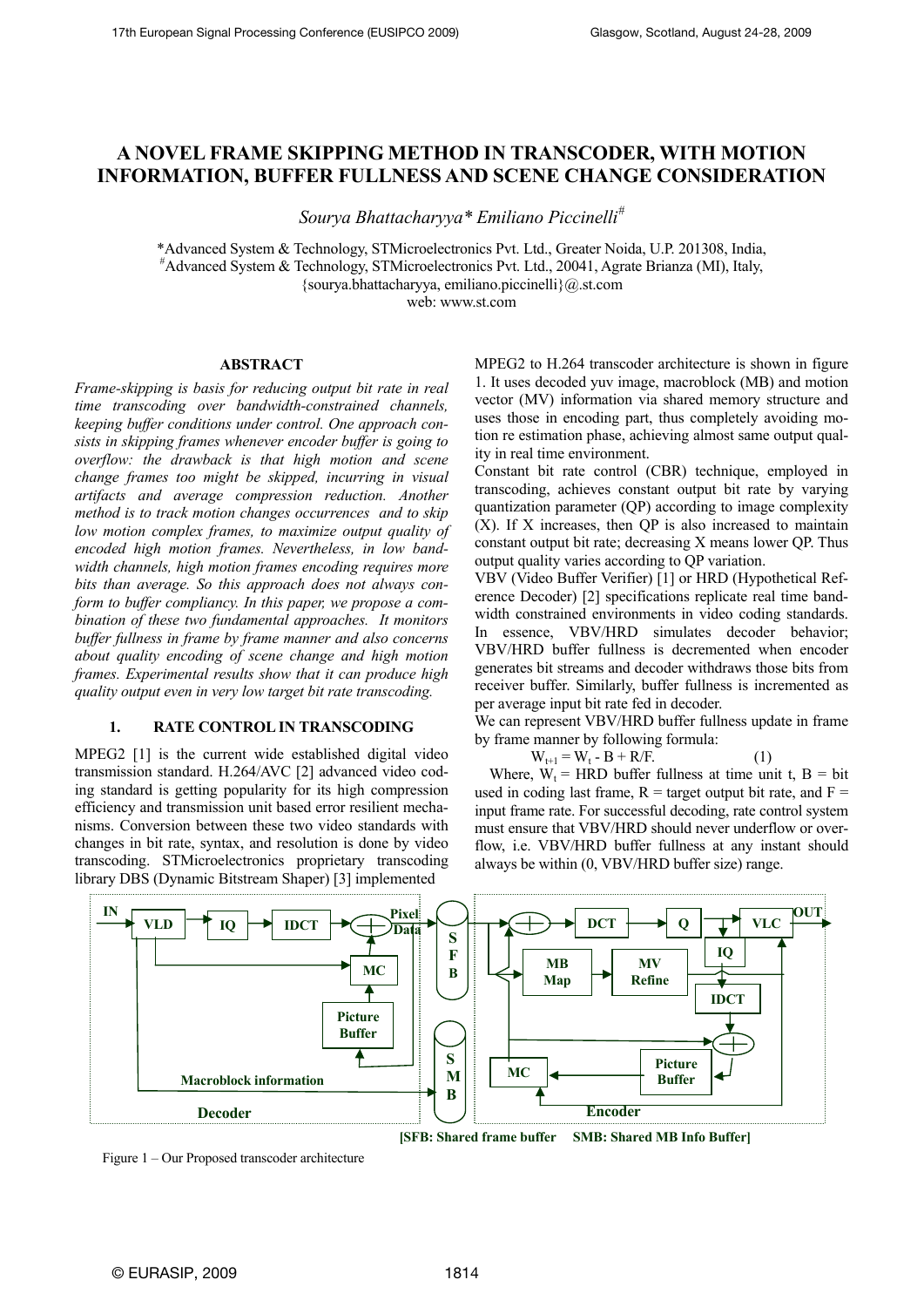Our DBS transcoder uses buffer fullness based single pass CBR algorithm. Rate control is function of current buffer fullness and applied QP, without any look-ahead feature. The focus is to maintain same VBV/HRD buffer fullness, before and after encoding a group of pictures (GOP), throughout the sequence. Thus every GOP is coded with almost same no of bits, generating CBR output. We use two buffer fullness based thresholds– i) overflow (brown) and ii) underflow (red). They are set within (0, buffer size) range, in a frame by frame manner, as shown in figure 2. We maintain buffer fullness within these two thresholds for every frame for ensuring buffer compliancy throughout. For a frame encode, if buffer fullness goes below red line (i.e. encoder is producing more bits than average) then QP is increased. Similarly if buffer fullness goes above brown line (encoder produces less number of bits) then QP is decreased. In both cases, new value of corresponding threshold is computed. We also check and update QP after encoding row of MB within a picture.



Figure 2 – HRD buffer fullness (Y axis) vs. Frame (X axis) graph.

Detection threshold values are function of i) Input bit rate and frame rate, ii) Last picture bit consumption, iii) Picture type and position with respect to current GOP. For higher input bit rate (more buffer size), thresholds values are larger, providing more bits per picture coding. For intra picture or starting pictures within current GOP, bit consumption is high and thus thresholds are lowered.

#### **2. FRAME SKIP BASICS**

In low input bit rate, without sole QP decrease mechanism alone, we skip some low complex frames so as to maintain buffer compliancy, do quality encoding of other complex frames, and produce overall good output video quality without jerkiness. We cannot employ highest QP throughout the sequence, or skip maximum of input frames because both leads to poor output quality.

#### **2.1 Preserving scene change frames**

A scene change frame [4] is a P frame having large number of Intra coded macroblock or a B frame having large number of backward reference motion vectors.



Figure 3 shows B2 as a scene change frame. Due to sudden change of content, scene change frames should not be skipped unless buffer fullness is very low.

#### **2.2 Preserving high motion frames**

A frame's motion activity (MAframe) is basically average of motion vectors of its' inter macroblocks.

$$
MA_{frame} \,{=}\, (1\mathbin{/}n) \,{*}\, \sum_{i=1}^n \! M V_i
$$

Where, n is the no of non-intra macroblock of that frame,  $MV<sub>i</sub>$  is the motion vector for i'th macroblock.

A frame with a high motion activity ( $MA_{frame}$  > a predefined motion threshold) needs to be encoded to prevent loss of information for current frame as well as for frames referencing this frame. Unless, output video will not conform to sudden motion changes or details (resulting jerky quality).

#### **2.3 Skipping mostly low motion B frames**

I frames at start of GOP contain zero motion information – they are content wise important. I and P frames serve as reference for future frames. So low motion complex B frames are the best candidate for skipping. Though depending upon buffer fullness, we may be forced to skip P or I frames also.

#### **3. RELATED WORKS**

There are lots of frame skip methodologies, based on analyzing motion activity, buffer fullness and spatio-temporal quality of output video sequence. For example, method in [5] presents minimal frame skip procedure with encoder having minimal look-ahead capability for analyzing future frames' complexity - not suitable for real time transcoding. Method in [6] skips frames whenever HRD buffer fullness is less than a static threshold (a static percentage of buffer size) – it can lead to frequent skip of scene change and high motion frames. Method in [7] deals with motion activity and motion continuity calculation between successive frames. It analyzes past GOP frames' motion change to calculate current frame's motion continuity – thus having much space and time complexity. Method in [8] considers motion change, buffer fullness, and QP based spatial quality for frame skip. Like [6], it uses static buffer size based thresholds to skip high motion and scene change frames. Moreover it uses large GOP size as test case, ignoring periodic I frame occurrence related QP and frame skip adjustments done in real time transcoding (where GOP size is generally 12-15). Method in [9] skips frames as long as motion change between previous coded frame and current frame exceeds a certain threshold, which is computed based on current buffer fullness and no of skipped frames. Thus sudden scene change and periodic intra frames can be skipped in a large number; resulting erroneous motion re-estimation for future frames and poor output quality. Finally method in [10] presents arbitrary frame skipping via sliding window mechanism. But the employed spatial temporal complexity analysis is very much space and time complex, not suitable for real time.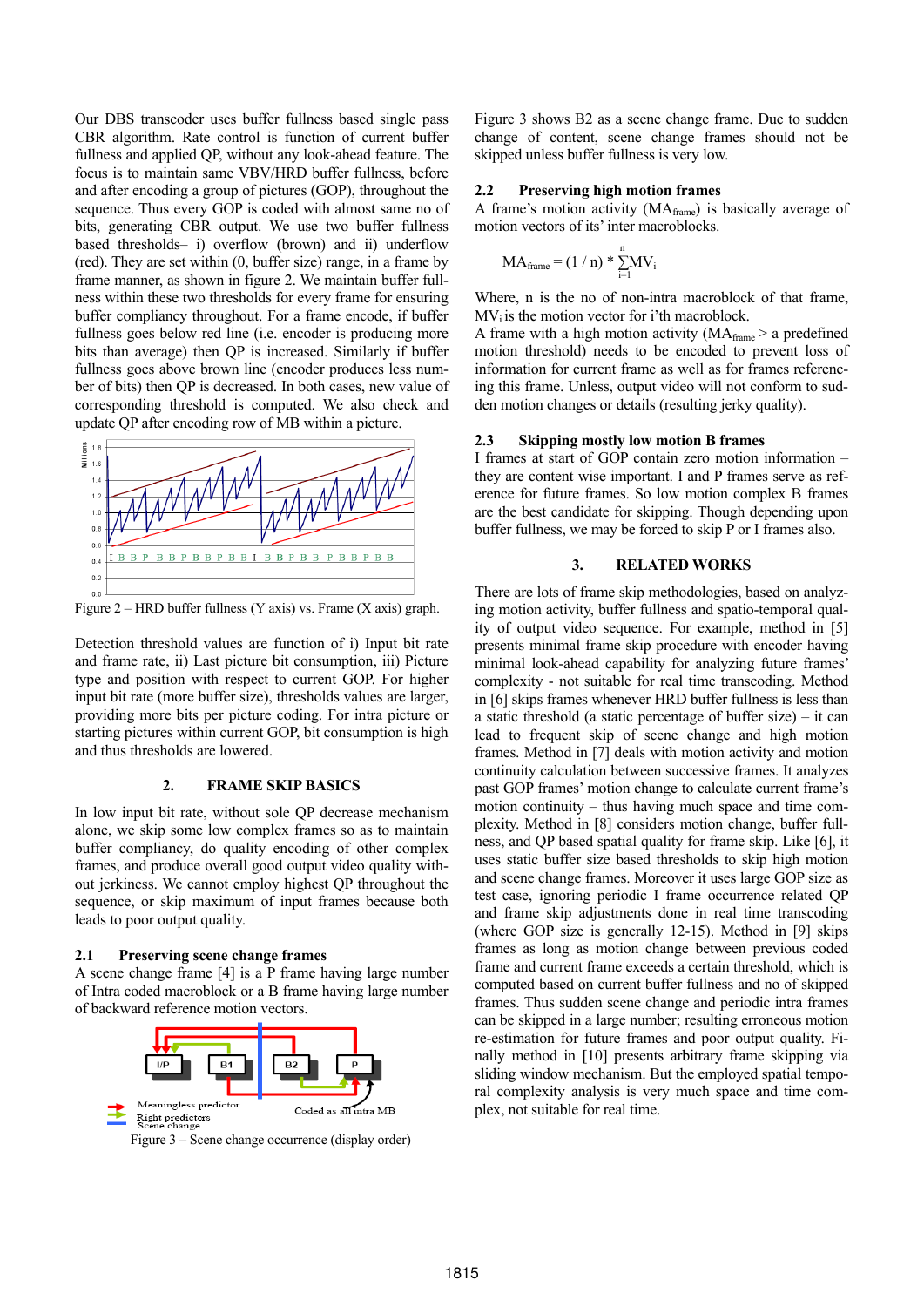## **4. OUR ALGORITHM**

Our approach of frame skip is a combination of analyzing buffer fullness, average picture bit consumption and QP usage. In process, we calculate each frame's motion activity and scene change existence for skip decision.

#### **A) Buffer Fullness Review**

We set different dynamic buffer fullness based thresholds to take encoding decision of next scene change, intra or P/B frames. For example, we skip next I frame only if,

 $BF < (C_1 * Avg_{I frame})$  where  $BF = Current$  buffer fullness, Avg<sub>I frame</sub> = average bit consumption of all I frames so far, and  $C_1$  is a constant scalar. Other thresholds based on average scene change frame bit consumption, average sub-GOP bit consumption and combination of these are used as benchmark for deciding whether current buffer fullness is very low, or towards lower side.

We can see that thresholds are dynamic – they are updated based on average bit consumption of frames in sequence. For very low buffer fullness, we forcibly skip next frame; otherwise we code high motion, scene change or intra frames and mark next low motion P/B frames for skipping.

```
Procedure Frameskip () {
```

```
A. if (buffer fullness < scene change frames' average bit 
consumption so far) 
          Skip scene change or high motion frame 
B. if (buffer fullness < intra coded (I) frames' average bit 
consumption so far) 
          Skip intra or high motion frame 
C. if (buffer fullness is less than some multiple of sub-
GOP size) \{ Encode scene change / high motion / intra frame 
         For next 1 or 2 low motion P or B frames 
                   TestAndSkip_P_or_B_Frame () } 
D. if ((last Pict bit consumption > average bit per picture)
  Or (last picture coding causes picture underflow)) { 
     Increase QP 
    if average QP employed throughout picture is already 
       Quite high, then 
       For next 1 or 2 low motion P or B frames 
         TestAndSkip_P_or_B_Frame () } 
} //end procedure FrameSkip
Procedure TestAndSkip_P_or_B_Frame () { 
if (average bit consumption for P/B frame is very low 
    Compared to average bit per picture)
```
Then don't skip P/B frame

Figure 4 – Frame skip pseudo code

## **B) Average picture bit usage analysis**

 $\overline{\phantom{a}}$ 

To preserve buffer bits for sudden scene change or high motion frame encoding, we mark low motion frames (preferably B frames) for skipping, whenever buffer fullness is towards lower side. Suppose we mark next B frame for skipping. Before skipping that B frame, we check whether average bit consumption of B frames so far is very low compared to average bit allocated for it. If so, then there is no gain in skipping that B frame unless buffer fullness is very low. By this process, we are able to maintain low rate of skipping those frames which originally have good prediction.

#### **C) Past picture bit and QP usage**

If some picture takes too much of bits during encoding, resulting picture underflow (i.e. buffer fullness going below pre-computed red threshold) then we analyze current buffer fullness and last picture average QP usage. If current buffer fullness is not very low and average QP usage of last frame is low then we increment QP. But if buffer fullness goes low or average QP employed is already quite high then we mark next P/B frames for skipping. Of course those pictures are skipped according to condition in (B).

#### **D) B frame skip for skipped original references**

For B frames, if its original forward and backward reference frames are skipped then we skip current B frame to save bits for next frames and also due to the fact that B frames having both references skipped can't have a good prediction.

Overall pseudo code of our approach is shown in figure 4.

# **5. MOTION VECTOR REFINEMENT**

Frames having motion vector with respect to a skipped reference frame have to refine their MV's with respect to a previously coded non-skipped frame. We employ **forward dominant vector selection** (**FDVS**) procedure ([11] & [12]) for our MV re-calculation process.

For a typical MPEG2 input sequence shown in figure 5, for  $n<sup>th</sup>$  reference (I/P frame), frames (n+1) and (n+3) are, respectively, backward and forward predicted from frame (n). Frame (n+2), if it is P-frame, is also forward predicted from frame (n). When frame (n) is dropped, from figure 6, forward references in frame (n+3) and backward references in frame  $(n+1)$  for macroblock such as  $MB_1$  become invalid as they point to the dropped frame. In these figures,  $MB<sub>1</sub>$  represent best matching block to  $MB_1$  and  $MB_1$ " represents a best matching block to  $MB_1$ <sup>'</sup>.

For frame  $(n+3)$  in Fig. 6(a), since MB<sub>1</sub> is not on a macroblock boundary,  $V_1^{(n)}$  is not available from the incoming bitstream, hence, a vector addition of  $I_1^{(n+3)}$  and  $V_1^{(n)}$  to locate MB1" is not possible. FDVS method derives new approximated motion vector of current coded frame by using forward reference of skipped reference frame. In figure 6, FDVS method selects dominant MV of  $MB_1$  by calculating MV carried by a macroblock having largest overlap with  $MB<sub>1</sub>$ . Thus, by FDVS method,  $V<sub>1</sub><sup>(n)</sup>$  is approximated to be I<sub>2</sub><sup>(n)</sup> in figure 6(a). For backward predicted macroblock of frame (n+1), such as MB<sub>1</sub> in Fig. 6(b), we add  $I_4^{(n)}$  to  $I_1^{(n+1)}$  to locate MB<sub>1</sub>" in frame (n-2) and then convert the prediction direction of  $MB_1$  from backward to forward. For bidirectional predicted macroblock we simply convert the prediction direction to forward.

Multiple reference frames dropping can be handled by cumulatively composing the MVs and then storing the MVs of the reference frames. We need two tables to store the composed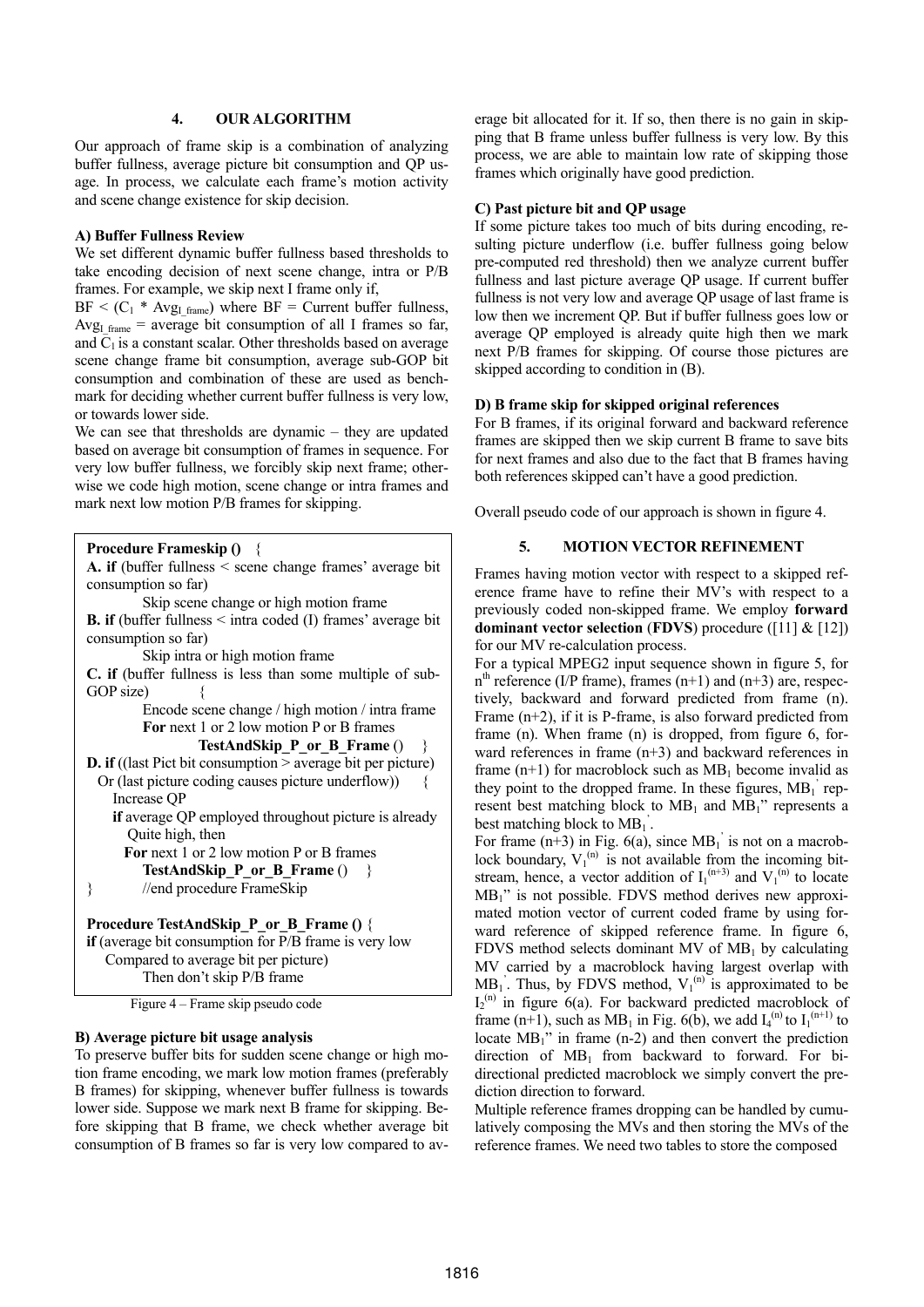

Figure 5 – MPEG2 input sequence – a) coding b) display order



Figure 6 – Motion vector refinement for a skipped reference frame (a) Forward reference (b) backward reference

MVs corresponding to forward and backward reference frames. For example, if reference frame *i.e.* frame (n-2) for frame (n) is also dropped, then MVs for frame (n) are obtained in similar manner to frame (n+2) above and stored in a forward table. This stored MVs in the forward table are then used in the above process to compose MVs for frame (n+1), frame  $(n+2)$  and frame  $(n+3)$ .

While processing frame (n+2), its composed MVs are stored in the backward table. The contents of forward and backward tables are swapped at the occurrence of next reference frame in coding order.

#### **6. EXPERIMENTAL RESULTS**

We apply our frame skip algorithm in MPEG2 to H.264 transcoder implemented in DBS [3] transcoding library. MPEG2 input QCIF sequences at 512 kbps bit rate and 25 fps frame rate is formed from standard .yuv video sequences (such as "carphone", "mobile", and "foreman") by MPEG2 reference encoder [13]. These MPEG2 sequences are transcoded to H.264 format at 64 and 32 kbps bit rate respectively. Transcoder avoids motion estimation phase by using input MPEG2 MV to calculate output H.264 compatible MV. Frame skip algorithm maintains HRD compliancy during low bit rate transcoding, as shown in figure 7.



Figure 7 – HRD buffer fullness compliancy for stream "Akina" transcoded at 100 kbps, CIF resolution, and 25 fps (VEGA [17] buffer analyzer output.

We encoded same input QCIF sequences with a standard JM H.264 encoder [14] at 32 and 64 kbps with JVT rate control method [15]. We calculate frame by frame average PSNR with respect to coded or non-skipped frames only, and compare output PSNR values obtained in transcoding and encoding environments, as shown in tables 1 and 2.

From the results, our frame skip with motion refinement algorithm used in transcoding, produces better or almost similar output quality (measured in PSNR) than JVT rate control used in encoding environment, with HRD compliancy maintenance. Figure 8 shows rate distortion (R-D) curve for our algorithm for different standard QCIF sequences. In all cases, output frame by frame average PSNR values are quite consistently high, ensuring good output quality even in very low bit rate transcoding.

Our CBR along with frame skip methodology is computationally much less complex. To demonstrate this, we compared performances of our CBR algorithm (integrated in MPEG2 main to H264 baseline profile transcoder of DBS [3] library), with JVT rate control scheme (integrated in JM H.264 baseline encoder [14]). MPEG2 input CIF stream named "films" of 40 frames is fed in transcoder. Output bit rate is 512 kbps and frame rate is 25 fps. GOP size is 12. MPEG2 decoded "films.yuv" is fed in stand alone JM encoder with same output configuration. We executed transcoder and encoder in ST200 [16] micro toolset R5.1 (target architecture st231) to compare clock cycles between